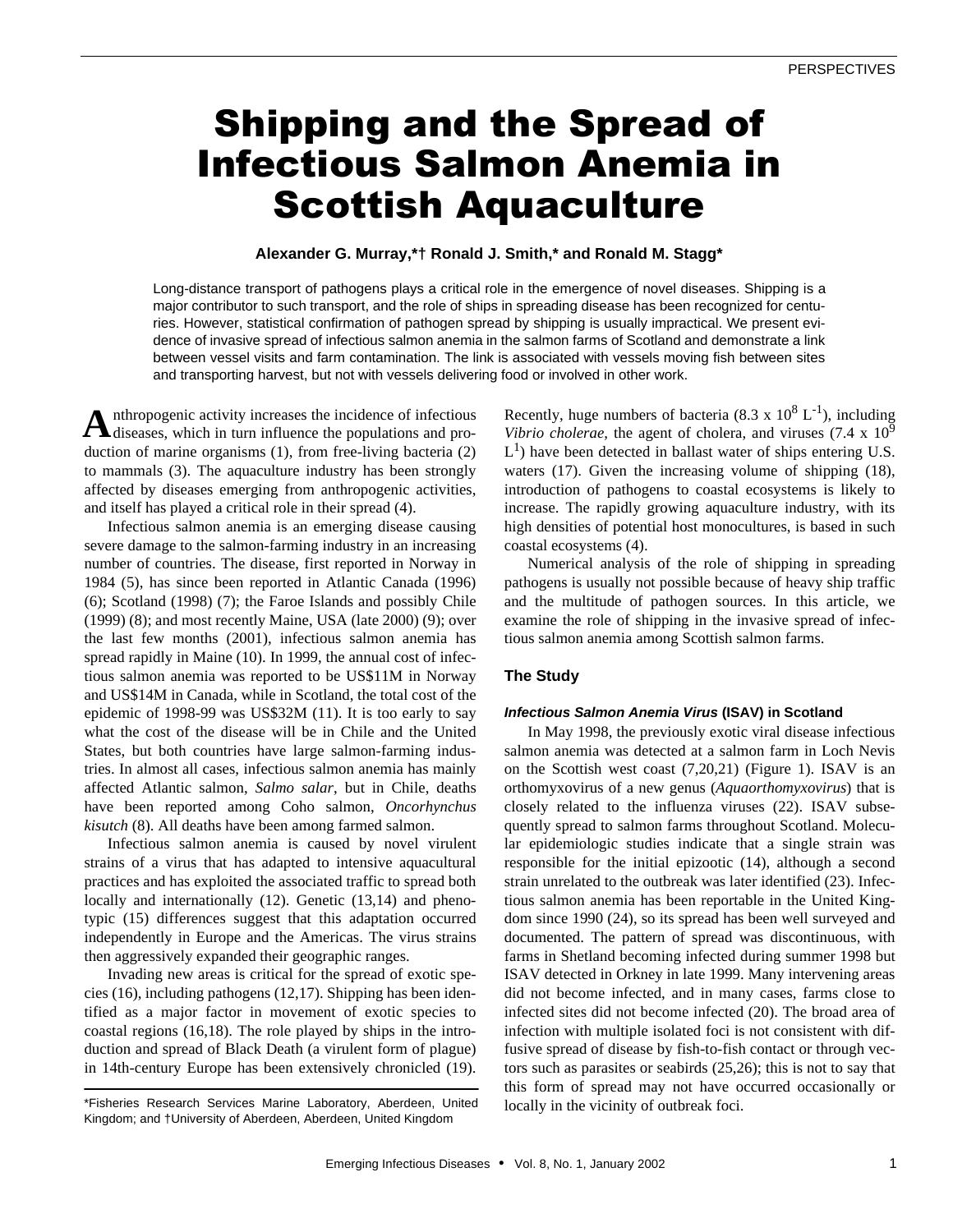

Figure 1. Map of Scotland showing locations named in text. The lochs shown are marine fiords.

Because of the broad pattern of spread, the movement of live fish and contaminated equipment between fish farms was suspected to play a role in the spread of this disease within Scotland (20). In aquaculture, salmon are moved extensively. They are reared at freshwater hatcheries, transferred to (and sometimes between) marine production sites, and finally transported to central harvesting and processing stations. In particular, well boats, which are used for the transport of fish, supplies, and equipment between farms and as work platforms, were suspected in the spread of ISAV (20).

Well boats and ferries have been suggested as possible routes of introduction of otherwise unexplained outbreaks of infectious salmon anemia in salmon farms in Norway, where the disease has been established since 1984 and has infected 101 fish farms in 1990 alone (27).

We conducted a quantitative analysis of the spread of ISAV in Scotland and its relationship to the movements of four well boats that serviced the farmed-salmon harvesting center of Loch Creran in the year preceding the epidemic (May 1997 to May 1998). These well boats made 1,558 visits to fish farms along >850 km of coastline from Loch Fyne to Shetland. Farms not visited by these well boats are not included in this analysis (including in Orkney and the Western Isles, where ISAV was later detected). These farms were serviced by other well boats, for which movement data were not available. We grouped the visited farms into 26 areas since individual fish farms are not always identifiable from the boats' logs. Of these areas, 6 were infected (28), 7 were suspected of being infected, and 13 escaped infection. Infectious salmon anemia was confirmed if clinical disease was present and ISAV was identified as the causal agent by both pathologic lesions and the presence of virus (28). In areas where infection was suspected, ISAV was identified by polymerase chain reaction (PCR) analysis (29) or similar immunofluorescence (30) methods or by clinical signs without confirmation of infection (28). Usually two of these three methods were used to confirm suspected status. A histogram of the number of areas included in these three categories clearly showed a relationship between the log number of boat visits and the risk for infection (Figure 2).

In two areas, infection developed after only a few visits. Loch Broom was suspected of being infected after a single visit by one of the boats. This infection occurred in 1999 and was therefore not part of the initial invasion. Infection also occurred on the Isle of Skye, where only two well-boat visits were recorded; however, in this case, fish stocks were moved directly from the infected site at Loch Nevis before infection was detected. Similarly, infectious salmon anemia was introduced to Shetland (21) when a partial load of smolts was brought to the Skye site, contaminating the load intended for shipment to Shetland. Since were direct introductions of infected fish to these sites, we excluded them from most analyses.

The harvest-processing station at Loch Creran used by the four vessels is also excluded from further analysis. Visits to this processing station, where fish were unloaded and held temporarily in net pens before slaughter, were qualitatively different from harvesting visits to other sites, where fish were grown. The fish at Creran were from multiple sources, while fish at other sites were from one or a few sources. Because all harvest trips ended at the processing plant, its inclusion would lead to double counting of harvest trips. The exclusion of Creran is particularly important for analyzing the efficiency of infection transfer during different types of visits.

### **Results**

The quantitative nature of the relationship between visits and infection status is determined by scoring areas that did not become infected as 0, areas with suspected infection as 1, and



Figure 2. Distribution of infection by frequency of well-boat visits to salmon farms, Scotland.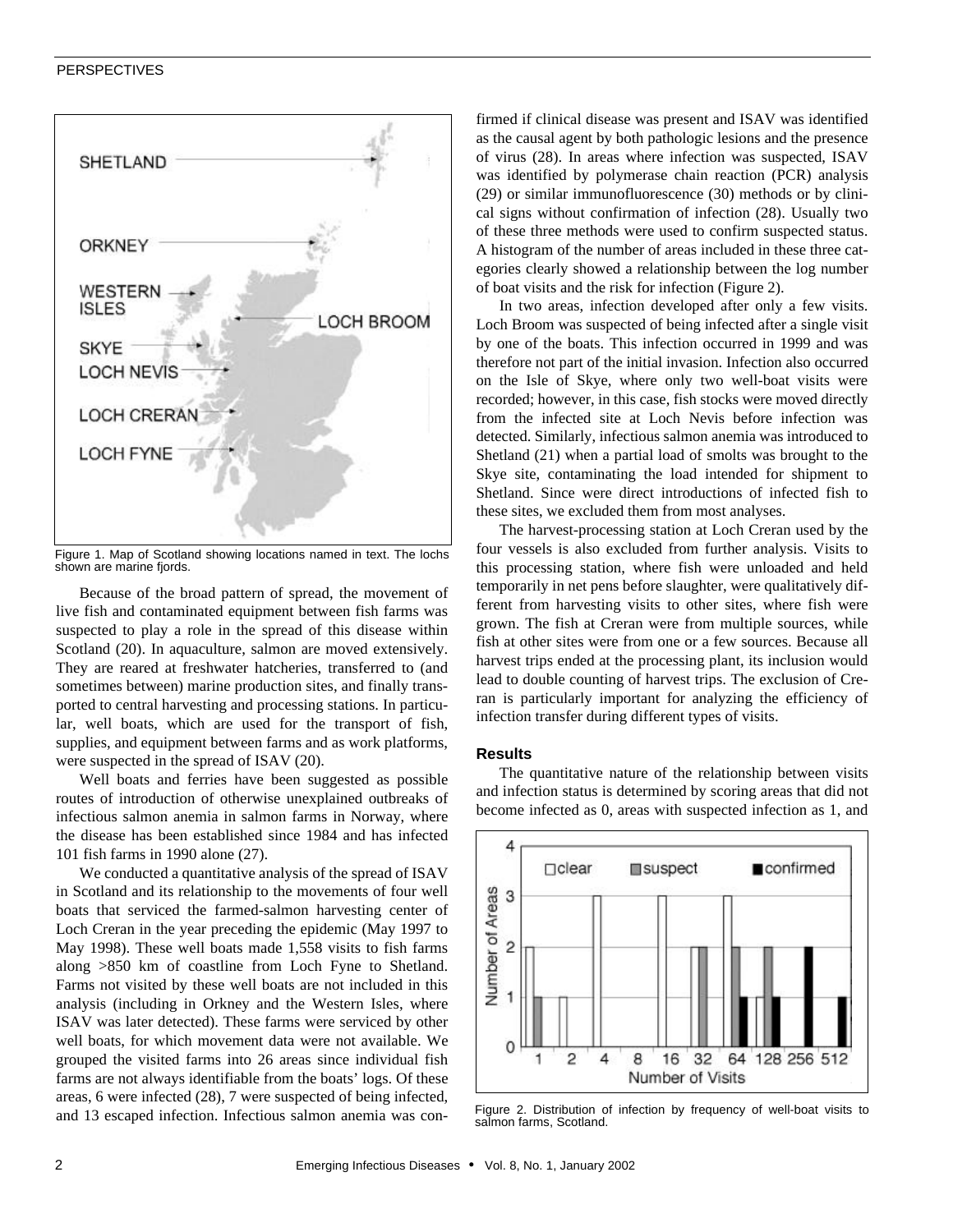

Figure 3. Infection status of areas versus number of well-boat visits. Infection status is 0 for no infection, 1 for suspected infection, and 2 for confirmed infection. Skye and Shetland, infected by fish transferred from Loch Nevis, are shown as large hollow squares, while the unconfirmed infection at Loch Broom is shown as a large filled square. Loch Creran is shown as a cross and is excluded to prevent double counting of harvest transport voyages. Regression is  $0.012$  x visits,  $r^2 = 0.66$ ,  $p =$ 0.000004.

areas that did become infected as 2 (Figure 3). There is a significant relationship (regression of 0.010) between the number of visits and infection status ( $r^2 = 0.23$ , p = 0.0015). However, if regions where infection is explained by the movement of infected fish (Skye and Shetland) and Lochs Broom and Creran are excluded, the relationship between number of visits and infection status becomes much more statistically significant  $(0.012 \text{ regression}) (r^2 = 0.66, p = 0.000004).$ 

Well-boat logs divide vessel visits into three categories: shipment of harvest to Loch Creran, movement of live fish between other sites, and visits for general work plus delivery of food. We conducted a multivariate analysis of infection status versus these three categories of visits (Table); distance from Loch Creran is also included, showing that it is the number of these trips, not their length, that influences the spread of infection.

The multivariate analysis shows that infection status is not related to distance from Loch Creran or movement of well boats for general purposes. Infection is transferred only by the shipment of live fish or visits to the harvesting site. If the sites

| Table. Relationship between type and distance of visit by well boats and infection status of salmon farm, Scotland <sup>a</sup> |         |                  |           |            |
|---------------------------------------------------------------------------------------------------------------------------------|---------|------------------|-----------|------------|
|                                                                                                                                 | Harvest | Fish<br>movement | General   | Distance   |
| $I: r^2 = 0.43$                                                                                                                 |         |                  |           |            |
| Relationship                                                                                                                    | 0.011   | 0.021            | 0.0037    | 0.0006     |
| p                                                                                                                               | 0.03    | 0.09             | 0.65      | 0.59       |
| $\Pi$ $\cdot$ $r^2$ = 0.69                                                                                                      |         |                  |           |            |
| Relationship                                                                                                                    | 0.014   | 0.009            | 0.0057    | $-0.00096$ |
| p                                                                                                                               | 0.001   | 0.43             | 0.28      | 0.29       |
| $\Pi$ : $r^2 = 0.62$                                                                                                            |         |                  |           |            |
| Relationship                                                                                                                    | 0.024   | 0.018            | $-0.0024$ | $-0.010$   |
| p                                                                                                                               | 0.05    | 0.41             | 0.82      | 0.44       |

<sup>a</sup>I: Excluding Creran only; II: excluding Creran, Loch Broom, Skye, and Shetland; III: within 50 km of Loch Creran (excluding Loch Creran).

infected by the movement of live fish from Loch Nevis and the uncertain site of Loch Broom are excluded, fish movements are also not related to infection status. Infected sites whose cause of infection is not explained by direct movement of infected fish are thus very strongly related to the number of harvest visits ( $p = 0.0009$ ).

Harvesting involves transfer of live fish to Loch Creran, which is probably how this harvest-processing station became infected. At the time, the processing plant adjacent to the harvesting site was discharging effluent that had not been disinfected. Movement of the well boats from Loch Creran may then have rebroadcast ISAV.

Analysis of regional infection patterns within 50 km of Loch Creran shows a pattern of infection similar to the national pattern in that only movement of harvest vessels correlates with area infection status and  $r^2$  is similar at 0.62. However, the relationship is far weaker, only 12 points ( $p = 0.049$ ), because fewer data are available. The regional pattern of infection excludes, among other areas, Skye, Shetland, and Loch Broom. At this regional scale, the processes and sensitivities of transmission do not appear to differ much from those at the national level.

At the smaller scale of spread of within a few kilometers, which the coarsely resolved available data cannot resolve, other processes may have become important, including physical transport of virus by currents (associated with waste products [5,27]), escaped or wild fish (31), or vectors (such as sea lice) (32) moving between neighboring farms. Infected wild salmonids, which have been found throughout Scotland (33) could act as an ISAV reservoir (31).

The salmon farming industry and regulatory authorities responded to the epizootic by introducing strict controls on hygiene and on movements of well boats and live and dead fish and by making the slaughter of infected stocks compulsory. These measures resulted in the closure of the Loch Creran site (among others) and control of the major route of infection. In 1999, sites not visited by these well boats (and also Loch Broom, which was reportedly only visited once) became ISAV suspect (20). It is possible that once ISAV had become widely distributed, vessels other than those based at Loch Creran transported ISAV to new locations. Other transmission processes (e.g., sharing divers or equipment) (5,20) could also have played a role in disseminating the virus.

#### **Conclusions**

The evidence presented here supports a very strong quantitative link between the number of visits by well boats and the probability of ISAV detection in an area. The pattern of spread does not support a natural diffusive expansion of the ISAV epizootic, but the identical genetic nature of the ISAV at different sites indicates a direct link between incidents. Management activities could have resulted in interregional contact that coincided with the number of visits by well boats, but the strength of the relationship between well-boat visits and infection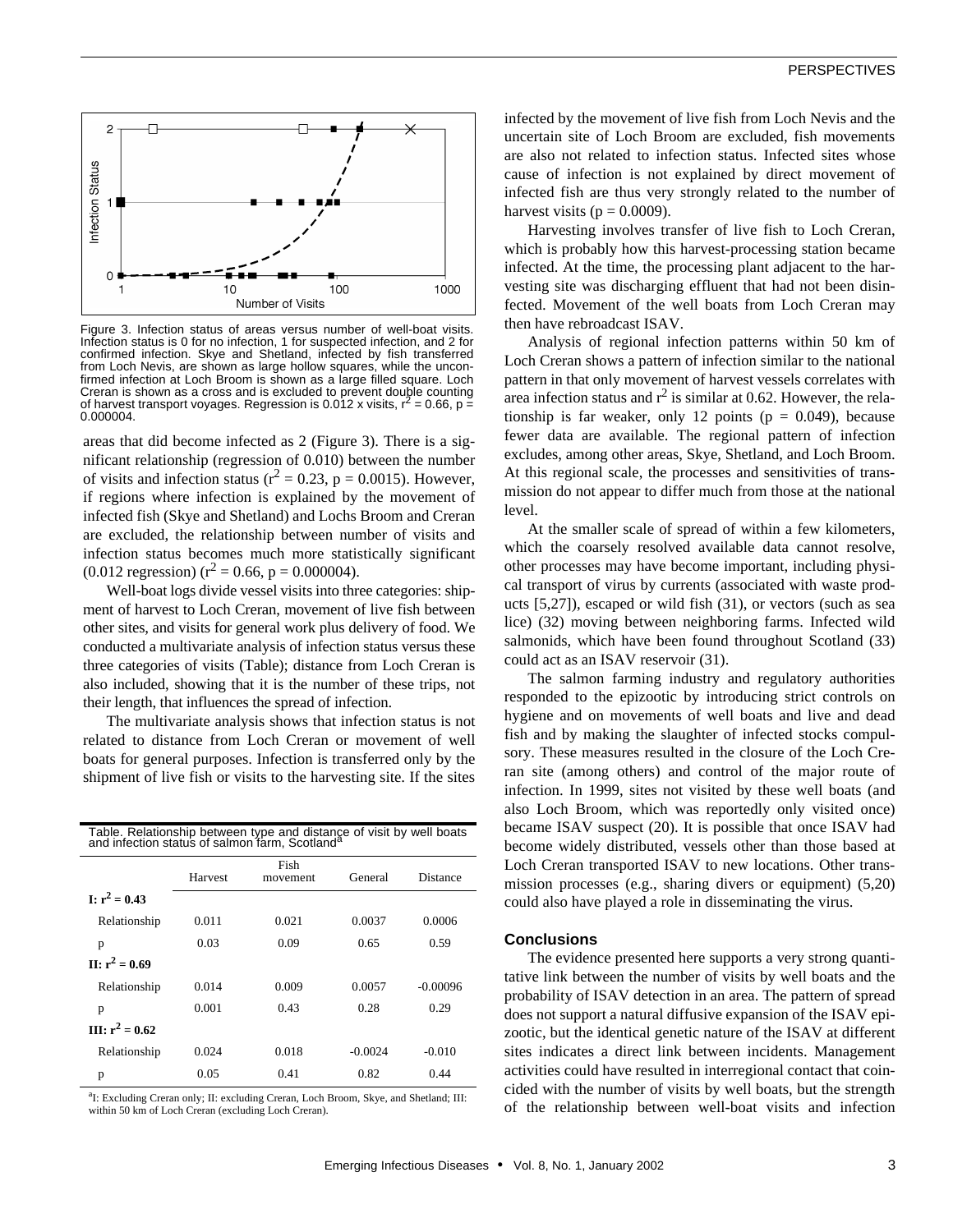# PERSPECTIVES

implies that the well boats played a predominant role in transmission. This role is emphasized by the relationships between the specific type of visit and infection status. Simple exchange of equipment does not appear to increase risk for ISAV infection in Norway (5), and neither do general well-boat visits in Scotland. We therefore conclude that it is the movement of well boats, through shipment of live fish and visits for harvesting, that spread ISAV at the regional and larger (ranging from 10 to several hundred kilometers) scale in Scotland during 1998-99.

No new incidents of clinical infectious salmon anemia occurred in salmon farms in Scotland in 2000, and infection did not develop in new areas, although more farms reported isolated ISAV-positive reverse transcription PCRs. ISA also emerged in or was spread to the North Atlantic Faroe Islands. ISAV (but not infectious salmon anemia) was detected by PCR methods in wild salmonids throughout Scotland in 1999 (33), but although present, was much less prevalent in 2000 (21). The rapid response of the industry controlled the disease in farmed salmon and may have prevented infectious salmon anemia from becoming endemic in Scotland as it has in Norway  $(5,27)$ .

After the introduction of stricter regulations in Norway in 1990 and 1991 to control hygiene in vessels and slaughterhouses, infectious salmon anemia outbreaks were reduced by nearly two orders of magnitude (27). This reduction shows that similar transport of poorly sanitized material by ships was also an important mechanism behind the infection's spread in Norway. However, infectious salmon anemia is established in Norway, and since 1991, its incidence has gradually increased again.

Our data suggest that well boats have played a major role in the spread of infectious salmon anemia in both Scotland and Norway. The pathogens carried by well boats had two possible sources: the processing plant, when the wells were unloaded and replacement ballast water was contaminated with processing plant effluent, or the adjacent harvesting station, when infected water was taken up. Alternatively, infected fish or fish detritus may have remained in the wells or pumps and pipework after fish were discharged to the harvest station and the vessel immediately left for a harvesting operation at another site. When well boats transfer between sites, they are inspected and disinfected (20), which should minimize the risk for infected cargo residue transferring ISAV. However, removal of all fish and residue from pumps and pipework is problematic (20). At the time of the epidemic, effluent from the Loch Creran processing plant was not fully disinfected, so ISAV could have been present in ballast water taken up after disinfection. When the well boat starts harvesting, this water is discharged so that fish can be loaded. It is difficult to assess the role of the two sources of pathogens in the shipborne transmission of infectious salmon anemia, although since pathogens are abundant in ballast water (17), the role shown for the harvesting station in broadcasting ISAV could have wider implications for the transmission of diseases by shipping. Infectious salmon anemia is only one of many emerging diseases present in marine environments (1); the aquaculture industry can both suffer from and assist in the spread of such diseases (4). While individual movements of potentially infected fish, particularly live stocks (34), processed or unprocessed carcasses used for fish food (1), or fish imported for human consumption (21), are most likely to spread disease, these movements can be monitored and controlled. Extensive ship traffic (18) and lack of regulation increase the risk of spreading disease to animals raised for aquaculture and to other animals in marine environments  $(4)$ .

Diseases potentially spread by shipping include waterborne diseases of humans such as cholera (17) and potential viral zoonoses (35). Thus, although this article highlights anthropogenic spread of a pathogen economically damaging for aquaculture, it also underscores the potential role of shipping in the global transport of zoonotic pathogens.

### **Acknowledgments**

We thank the Fisheries Research Services Marine Laboratory's fisheries health inspectors for their infectious salmon anemia data, especially group leader Pauline Munro for her comments on the manuscript.

Dr. Murray is senior research fellow at the FRS Marine Laboratory, Aberdeen, and the Department of Zoology, University of Aberdeen, Scotland. His research interests include modeling of diseases and parasites of farmed and wild fish and of other aquatic organisms.

#### **References**

- 1. Harvell CD, Kim K, Burkholder JM, Colwell RR, Epstein PR, Grimes DJ, et al. Emerging marine diseases–climate links and anthropogenic factors. Science 1999;285:1505-10.
- 2. Murray AG, Eldridge PM. Marine viral ecology: incorporation of bacteriophage into the microbial planktonic food web paradigm. Journal of Plankton Research 1994;16:627-41.
- 3. Taubenberger JK, Tsai M, Krafft AE, Lichy JH, Reid AH, Schulman FY, et al. Two morbilliviruses implicated in bottlenose dolphin epizootics. Emerg Infect Dis 1996;2:213-6.
- 4. Garrett ES, dos Santos CL, Jahncke ML. Public, animal, and environmental health implications of aquaculture. Emerg Infect Dis 1997;3:453-7.
- Jarp J, Karlsen E. Infectious salmon anaemia (ISA) risk factors in seacultured Atlantic salmon *Salmo salar*. Dis Aquat Organ 1997;28:79-86.
- 6. Mullins JE, Groman D, Wadowska D. Infectious salmon anaemia in salt water Atlantic salmon (*Salmo salar* L.) in New Brunswick, Canada. Bulletin of the European Association of Fish Pathologists 1998;11:110-4.
- Rodger HD, Turnbull T, Muir F, Millar S, Richards RH. Infectious salmon anaemia (ISA) in the United Kingdom. Bulletin of the European Association of Fish Pathologists 1998;18:115-6.
- 8. Kibenge FSB, Gárate ON, Johnson G, Arriagada R, Kibenge MJT, Wadowska D. Isolation and identification of infectious salmon anaemia virus (ISAV) from Coho salmon in Chile. Dis Aquat Organ 2001;45:9-18.
- 9. Bouchard DA, Brockway K, Giray C, Keleher W, Merrill PL. First report of infectious salmon anaemia (ISA) in the United States. Bulletin of the European Association of Fish Pathologists 2001;21:86-8.
- 10. Torres A. Infectious salmon anemia in the United States of America. Disease Information 2001;14:109.
- 11. Hastings T, Olivier G, Cusack R, Bricknell I, Nylund Å, Binde M, et al. Infectious salmon anaemia. Bulletin of the European Association of Fish Pathologists 1999;19:286-8.
- 12. Daszak P, Cunningham AA, Hyatt AD. Emerging infectious diseases of wildlife–threats to biodiversity and human health. Science 2000;287:443-4.
- 13. Blake S, Bouchard D, Keleher W, Opitz M, Nicholson BL. Genomic relationships of the North American isolate of infectious salmon anaemia (ISAV) to the Norwegian strain of ISAV. Dis Aquat Organ 1999;35:139-44.